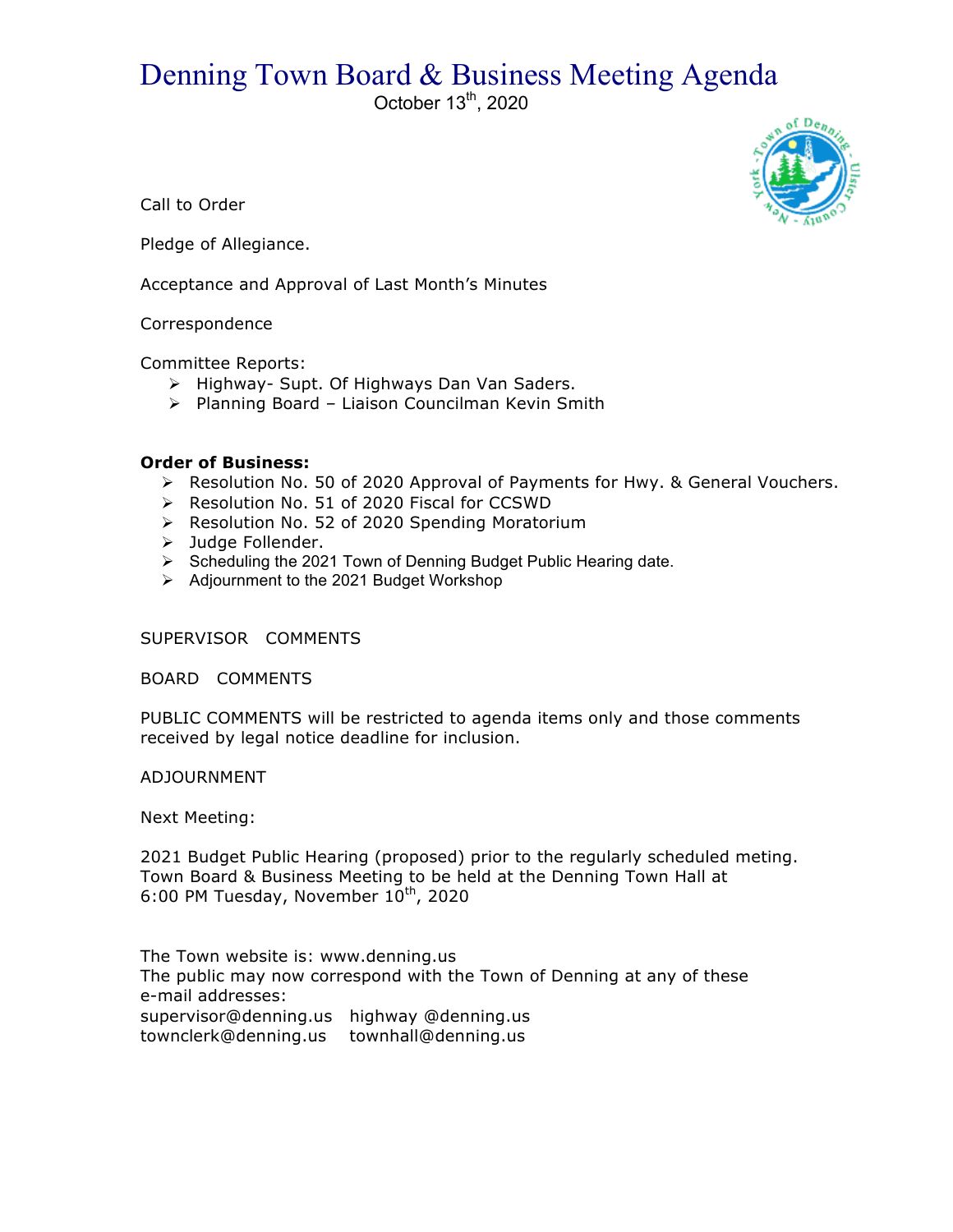Denning Town Board-Business Meeting October  $13^{th}$ , 2020 Resolution No. 50 of 2020

**WHEREAS** New York State General Municipal Law Sections 103 and 104-4 permit the pre-audit function of vouchers, as a form of internal controls in the checking of claims and supporting documentation. And

**WHEREAS** the Sections 118 and 119 of New York State Municipal Law also authorize the auditing authority to approve of Said vouchers. AND

**WHEREAS** the Office of the New York State Comptroller Division of Local Governments and Accountability: Budgets and Finances also approves of this method.

**NOW THEREFORE BE IT RESOLVED** that the Town of Denning Town Board **HEREBY** approves of and authorizes payment of the following Warrants:

Highway Fund Warrant No. 10 Prep Pay Vouchers #32-35.

Highway Fund Warrant No. 10 Vouchers #109-122.

General Fund Pre- Pay Warrant No. 10 Vouchers #70-78.

General fund Warrant No. 10 Vouchers #139-146.

Capital Sewage Disposal Vouchers Warrant No. 10 None

**Whereupon**, the Resolution was put to a vote, and recorded as follows: Motion to adopt and approve by Councilman Kevin Smith, 2<sup>nd</sup> by Councilman Gregory Vurckio. Roll Call Vote: Councilman Mike Dean AYE Councilman Paul Schoonmaker AYE Councilman Kevin Smith AYE Councilman Gregory Vurckio AYE Supervisor David Brooks AYE Motion carried following a unanimous roll call vote.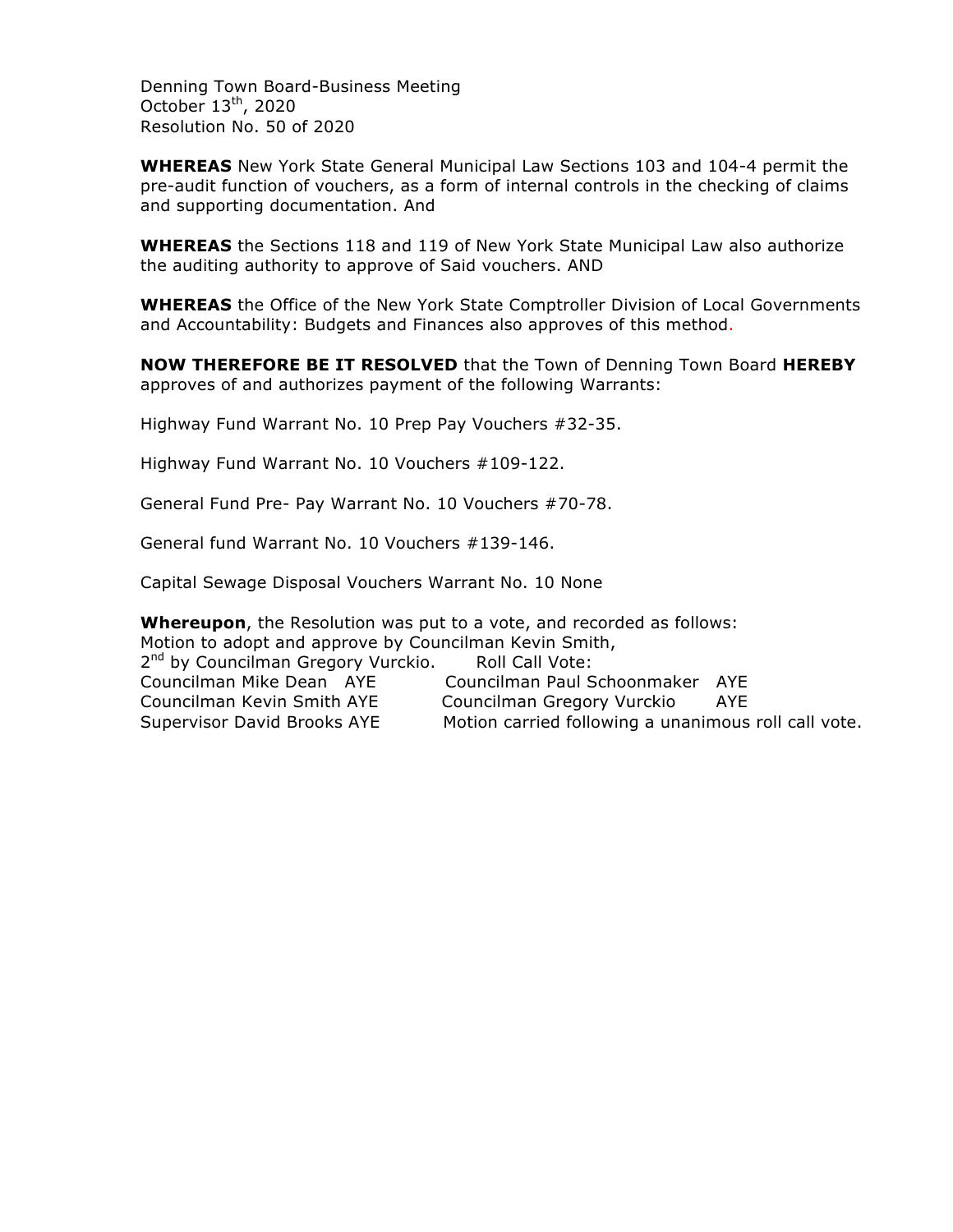Denning Town Board-Business Meeting October  $13<sup>th</sup>$ , 2020 Resolution No. 51 of 2020

**WHEREAS** on June 30<sup>th</sup>, 2020, \$3,148,268.75 was received from the Community Wastewater Management Program for the Hamlet of Claryville per an Agreement with the Catskill Watershed Corporation (CWC) signed in 2015.

**WHEREAS**, the funds are to be set up into a Community Wastewater Management Capital Project.

**WHEREAS** Resolution No. 44 of 2020 appropriated \$148,268.75 to cover voucher payments.

**NOW THEREFOE BE IT RESOLVED** that the Town of Denning Town Board **HEREBY** authorizes the Supervisor to increase estimated revenue H510, and H2189 Other Home & Community Services Income, and Appropriations H8130.2 Sewage Treatment Disposal Capital Outlay with the balance of \$3,000,000.00.

**Whereupon**, the Resolution was put to a vote, and recorded as follows: Motion to adopt and approve by Councilman Mike Dean, 2<sup>nd</sup> by Councilman Paul Schoonmaker. Roll Call Vote: Councilman Mike Dean AYE Councilman Paul Schoonmaker AYE Councilman Kevin Smith AYE Councilman Gregory Vurckio AYE Supervisor David Brooks AYE Motion carried following a unanimous roll call vote.